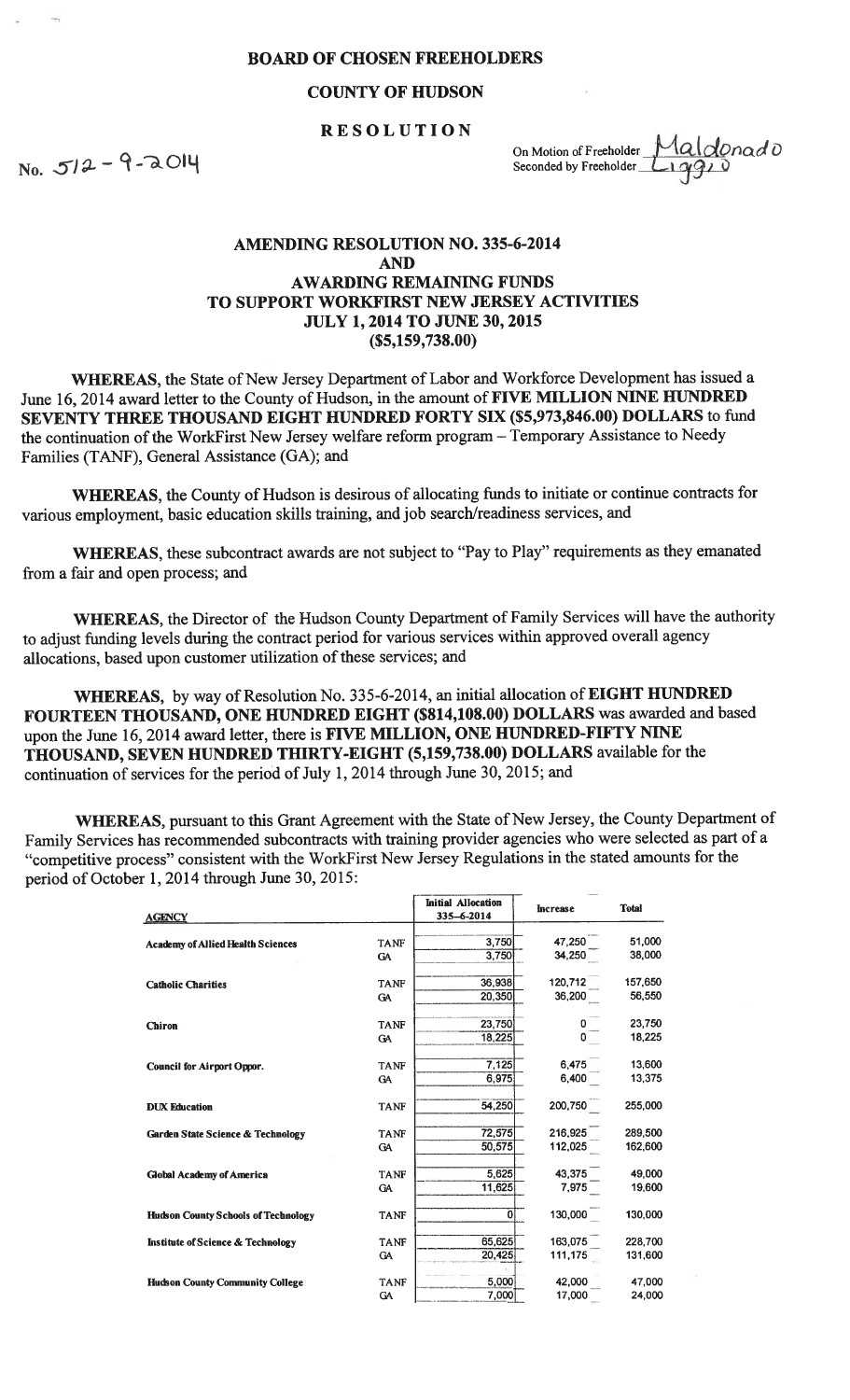|                                     |                          | <b>Initial Allocation</b><br>335-6-2014 | <b>Increase</b> | <b>Total</b> |
|-------------------------------------|--------------------------|-----------------------------------------|-----------------|--------------|
| <b>AGENCY</b>                       |                          |                                         |                 |              |
| <b>National Career Institute</b>    | <b>TANF</b>              | 14,500                                  | 43,500          | 58,000       |
|                                     | <b>GA</b>                | 47,125                                  | 141,375         | 188,500      |
| <b>Starting Points</b>              | <b>TANF</b>              | 16.975                                  | 50,825          | 67,800       |
| <b>Suits for Success</b>            | <b>TANF</b>              | 10.000                                  | 36,500          | 46,500       |
|                                     | <b>GA</b>                | 9,000                                   | 33,500          | 42,500       |
|                                     | <b>TANF</b>              | 27,000                                  | 31,450          | 58,450       |
| <b>Urban League</b>                 | GA                       | 4,650                                   | 32,400          | 37,050       |
| <b>Women Rising</b>                 | <b>TANF</b>              | 15,000                                  | 45,000          | 60,000       |
|                                     | <b>TANF</b>              | 99,281                                  | 272,169         | 371,450      |
| <b>Workforce Advantage</b>          | <b>GA</b>                | 9,075                                   | 18,925          | 28,000       |
|                                     | <b>TANF</b>              | 115,875                                 | 319,347         | 435,222      |
| <b>Worldwide Educating Services</b> | <b>GA</b>                | 32,064                                  | 98,895          | 130,959      |
|                                     | <b>TANF</b>              |                                         | 20,300          | 20,300       |
| Pro Data                            | <b>GA</b>                |                                         | 11,700          | 11,700       |
|                                     | <b>TANF</b>              |                                         | 28,000          | 28,000       |
| <b>Best Home Care</b>               | <b>GA</b>                |                                         | 9.600           | 9,600        |
|                                     | <b>TANF</b>              |                                         | 20,300          | 20,300       |
| <b>Urban Renewal Corp</b>           | <b>GA</b>                |                                         | 11,700          | 11,700       |
|                                     |                          |                                         | 24,600          | 24,600       |
| <b>Educate the Block</b>            | <b>TANF</b><br><b>GA</b> |                                         | 13,200          | 13,200       |
|                                     |                          |                                         |                 |              |
| <b>Total TANF</b>                   |                          | 573,269                                 | 1,862,553       | 2,435,822    |
| <b>Total GA</b>                     |                          | 240,839                                 | 696,320         | 937,159      |
|                                     |                          | 814,108                                 | 2,558,873       | 3,372,981    |

| AGENCY                               |             | <b>Initial Allocation</b><br>335-6-2014 | <b>Increase</b> | <b>Total</b> |
|--------------------------------------|-------------|-----------------------------------------|-----------------|--------------|
| <b>Department of Family Services</b> |             |                                         |                 |              |
| Administration                       | Tanf        |                                         | 436,177         | 436,177      |
|                                      | <b>GA</b>   |                                         | 137,639         | 137,639      |
| <b>CWEP</b>                          | Tanf        |                                         | 358,000         | 358,000      |
|                                      | <b>GA</b>   |                                         | 72,196          | 72,196       |
| ЕEІ                                  | Tanf        |                                         | 141,000         | 141,000      |
| Case Management                      | Tanf        |                                         | 654,266         | 654,266      |
|                                      | GA          |                                         | 261,721         | 261,721      |
|                                      | Tanf        |                                         | 125,464         | 125,464      |
| Verification                         | Tanf        |                                         | 150,591         | 150,591      |
| <b>CAVP</b><br>Summer Program        | Tanf        |                                         | 263,811         | 263.811      |
| Sub Total                            | <b>TANF</b> |                                         | 2,129,309       | 2,129,309    |
|                                      | <b>GA</b>   |                                         | 471,556         | 471,556      |
| Total                                |             |                                         |                 |              |
|                                      | <b>TANF</b> | 573,269                                 | 3,991,862       | 4,565,131    |
|                                      | <b>GA</b>   | 240,839                                 | 1,167,876       | 1,408,715    |
|                                      |             | 814,108                                 | 5, 159, 738     | 5,973,846    |

WHEREAS, the Director of Finance and Administration has certified in writing that funds are available for this purpose in Account No. 02-213-40-740-14.

NOW, THEREFORE, BE IT RESOLVED by the Board of Chosen Freeholders of the County of Hudson, that:

- 1. The aforesaid recitals are incorporated herein as though fully set forth at length.
- 2. The Board hereby authorizes the County Executive Thomas A. DeGise, County Administrator Abraham Antun, Deputy County Administrator Laurie Cotter of their lawfully appointed designee to execute any and all documents and take any and all actions necessary to complete and realize the intent and purpose of this resolution.
- 3. The Clerk to this Board shall attach a certified copy of this Resolution to the filed copy of Resolution No. 335-6-2014.